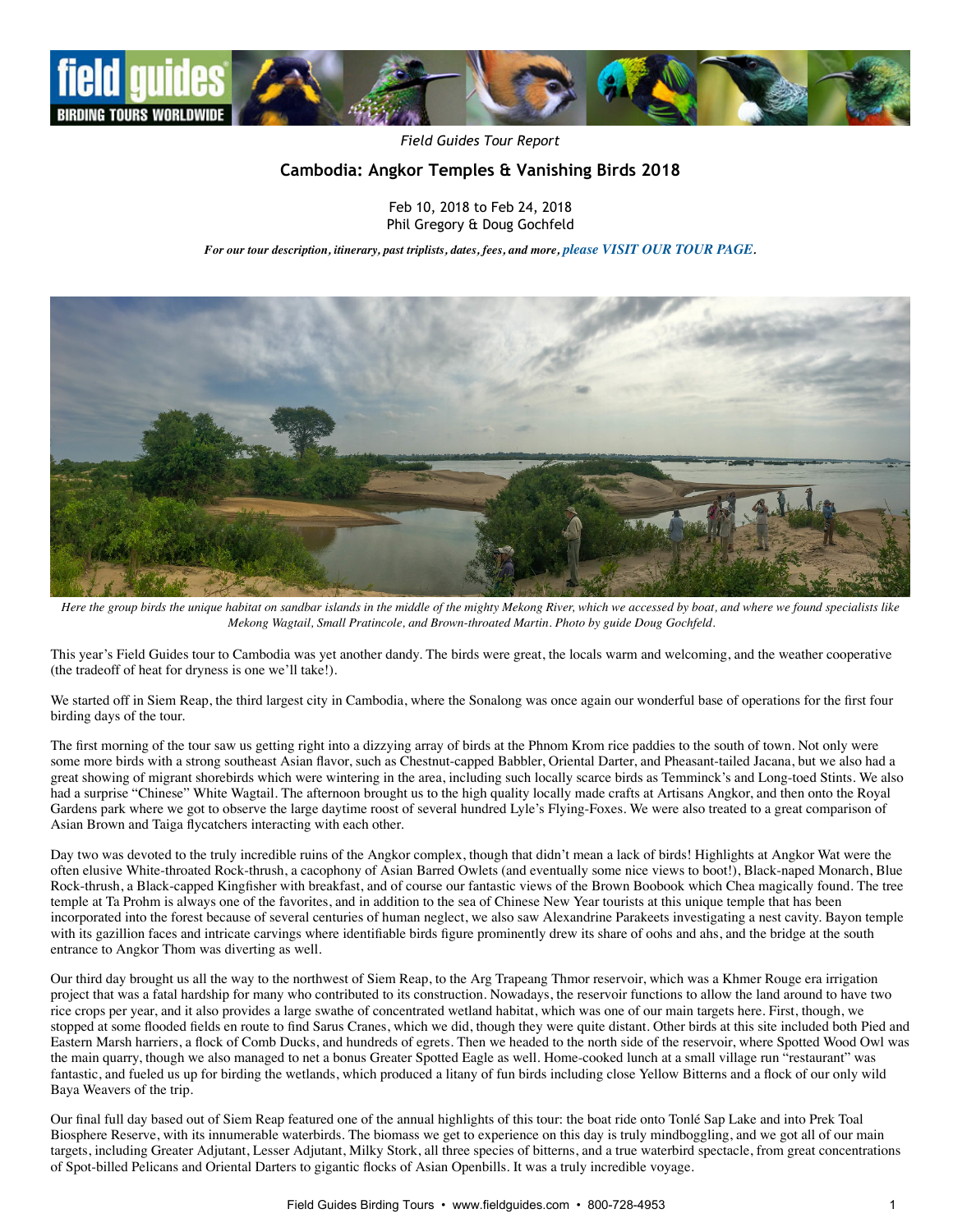After our final night in Siem Reap, we shot east, heading to the Prolay Grasslands, which is managed for the Critically Endangered Bengal Florican. We did indeed connect with this primary target, but we also saw many other great things here, including Manchurian Reed-Warbler, Indochinese Sand Snake, and Chestnut Munia. After departing Prolay, we headed towards Tmatboey, with a great stop on the way, where we picked up White-rumped Falcon, Collared Falconet, and Rufous Treepie, all despite it being the heat of the day (which is pretty dang hot in Cambodia!). We ended the day with a magical experience in Tmatboey at the nest of a Giant Ibis (the second rarest ibis species in the world, and the national bird of Cambodia), with Blackheaded Woodpeckers chattering all around the blind as well. Yet another tremendous day.

The next three days were spent birding all around the dry dipterocarp forests of Tmatboey, where highlights included White-shouldered Ibis, Burmese Nuthatch, a litany of woodpeckers, several species of owls, and a nice evening with Savanna Nightjars among many others. The morning at the Stoeng Chuuk River was our first taste of the primary forests that we would end the tour with, and gave us another cross section of great species which included Black-and-buff Woodpecker, Van Hasselt's Sunbird, and Gray-rumped Minivet.

Then we went a couple of hours to the east, and ended our day at the Baeng Toal Vulture Restaurant, where a fresh cow had recently been deposited for the benefit of the regions' three species of critically endangered vultures. We had two species that evening, but sadly the numbers were low because a bunch of vultures had apparently been flushed by someone on a motorbike earlier in the day. We did get Indian Spotted Eagle soaring overhead as a nice bonus though! The next morning again saw a shortage of vultures (though the views of Red-headed were fantastic!), but we made up for it with a lot of other really great birding, including a flyby pair of bugling Giant Ibis, Crested Treeswifts galore, Lesser Adjutants, Giant Hawk-Cuckoo, Vernal Hanging-Parrots, and many more. Then it was off to Kratie along the Mekong River, where we would spend the night.

While we do do some other birding around the Mekong (read: Asian Golden Weaver!), our primary purpose here is the boat trip out onto the river, where main targets are Mekong Wagtail, Small Pratincole, Brown-throated Martin, and the very rare and declining Irrawaddy Dolphin. This year was a good year on all fronts, as we had good encounters with all of the above, before heading east towards the Vietnam border for the final phase of the tour.

Seima Forest is an incredibly biodiverse area of Cambodia, and while protected, it is also under the constant dark cloud of widespread illegal logging. In addition to birding some of the primary forest itself, we also birded a few of the remnant forest patches, mostly in riverine valleys, outside the protected core of the forest. It was a really great birding experience, adding a new dense forest flavor to a trip that had mostly explored more open habitats until now. Despite it being the dry season, the rainforest vibe was easily felt in quite a few of the forest patches we visited. Oriental Pied-Hornbills were the norm, our barbet and bulbul diversity skyrocketed, we got several new swifts (including Silver-backed Needletail), two species of trogons, and even connected on a couple of very rare primates: Black-shanked Douc Langur, and Yellow-cheeked Gibbon. We spent three nights in the area, and on our final birding evening we found what appears to be perhaps only the third Cambodian record of Clicking Shrike-babbler (though it's hard to track down all records in this part of the world).

Our final day saw us departing from Seima early, with just a brief bit of local birding (including the aforementioned Yellow-cheeked Gibbon) before blasting back to Phnom Penh via a great lunch at Smile Restaurant in Krong Kampong and a visit to a site in the Four Arms Plain where we saw one of the two Cambodian endemic birds: the recently described to science Cambodian Tailorbird.

This was truly a fun-filled, eye-opening, and educational journey through a very interesting land. From the delightful locals, to the boat trips teeming with biomass, to the rarity of much of the wildlife we experienced, this was a one-of-a-kind trip. I would be remiss not to mention what a fantastic group of travelers we got to take along. Phil and I were truly delighted to be able to explore Cambodia with such a great group of folks. Until we next meet somewhere in this vast and wonderful world of birds!

-Doug

### KEYS FOR THIS LIST

One of the following keys may be shown in brackets for individual species as appropriate:  $* =$  heard only, I = introduced, E = endemic, N = nesting, a = austral migrant,  $b =$  boreal migrant

### **BIRDS**

*Anatidae (Ducks, Geese, and Waterfowl)*

**LESSER WHISTLING-DUCK** (Dendrocygna javanica) – Plenty of these were around the lake at ATT, including a raft of several hundred close to the road!

**COMB DUCK (OLD WORLD)** (Sarkidiornis melanotos melanotos) – Mostly distant views this year, at the flooded fields where the cranes were, at ATT, and then again at the stork colony at Prek Toal.

**COTTON PYGMY-GOOSE** (Nettapus coromandelianus) – Excellent views of these adorable ducks at ATT.

**GARGANEY** (Spatula querquedula) – Brief views at ATT and then on the lake near Prek Toal.

**INDIAN SPOT-BILLED DUCK** (Anas poecilorhyncha haringtoni) – Scattered around wetland areas throughout the tour, including on the Mekong River. This subspecies doesn't have the bright red tip of the bill that the other taxon of this species sports.

#### *Phasianidae (Pheasants, Grouse, and Allies)*

**SCALY-BREASTED PARTRIDGE** (Arborophila chloropus) – Heard only at a couple of locations around Seima. Always distant, never cooperative.

**GREEN PEAFOWL** (Pavo muticus) – A fantastic experience with this at Seima, as it was next to the road when we went to look for it, and we got to see this massive bird somehow staying airborne as it flew to the treeline, where it posed at length while calling for us. This was Claudi's 5000th bird species seen!

**CHINESE FRANCOLIN** (Francolinus pintadeanus) – One of the most iconic calls of the dry forests of this part of the world. It is truly a ridiculous vocalization, and we actually even got to see the species a couple of times, which isn't always a guarantee.

**RED JUNGLEFOWL** (Gallus gallus gallus) – Got some of these nice white-rumped, wild, junglechickens at Tmatboey.

### *Podicipedidae (Grebes)*

**LITTLE GREBE (LITTLE)** (Tachybaptus ruficollis poggei) – ATT and Prek Toal.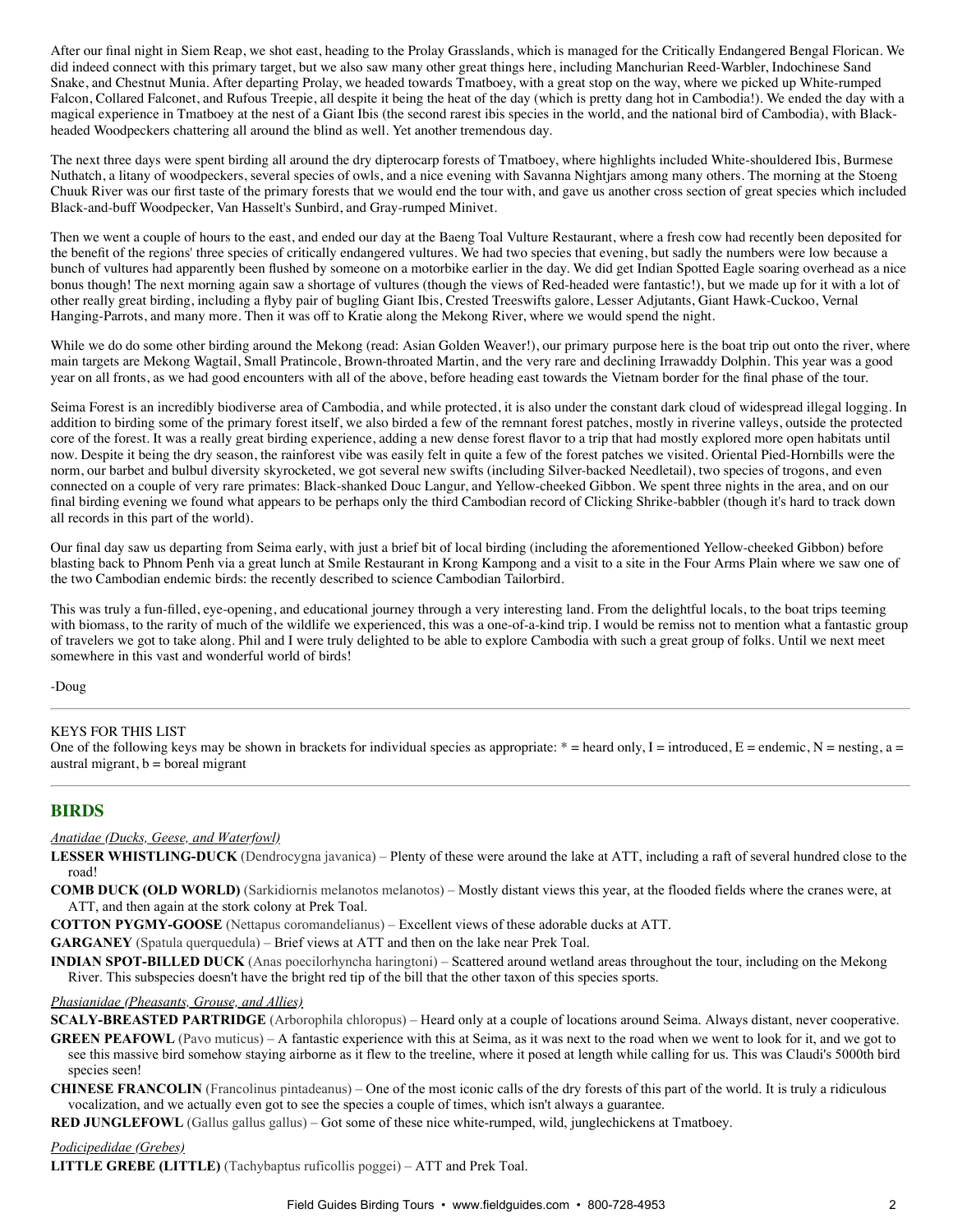### *Ciconiidae (Storks)*

**ASIAN OPENBILL** (Anastomus oscitans) – A mindboggling stream of a couple of thousand over Prek Toal.

WOOLLY-NECKED STORK (ASIAN) (Ciconia episcopus episcopus) – On three days in the Tmatboey area, including finally getting some perched. **LESSER ADJUTANT** (Leptoptilos javanicus) – Prek Toal and Tmatboey initially, and then a nice wrap up with 2-4 individuals at close range at the Vulture Restaurant.

**GREATER ADJUTANT** (Leptoptilos dubius) – We saw a few of these larger, much more endangered, cousins of the prior species on the boat ride at Prek Toal. We got to see these hulking beasts circling out in the distance in direct comparison with Lesser Adjutants, and other smaller storks, all of which they dwarfed. The glowing silvery secondaries were especially prominent in these views as well. One also flew right over our boats as we got back towards the mouth of the channel at the lake itself. There are estimated to be 150-200 individuals left in Cambodia, out of a world population of 1,200 or so.

**MILKY STORK** (Mycteria cinerea) – Another endangered waterbird, there are fewer than 100 left on mainland Southeast Asia, and the core of its population in Sumatra is rapidly and alarmingly declining (there are around 2,000 left in the wild in total). We got views of at least one bird roosting in a tree with Painted Storks, and then got to see three in flight with Painted Storks, allowing us a very instructive identification opportunity. **PAINTED STORK** (Mycteria leucocephala) – A fairly common one in our travels during the first half of the tour. It's a gorgeous animal.

### *Phalacrocoracidae (Cormorants and Shags)*

**LITTLE CORMORANT** (Microcarbo niger) – Especially prevalent in the first few days and then around the Mekong.

**GREAT CORMORANT (EURASIAN)** (Phalacrocorax carbo sinensis) – Some reasonable numbers during our Tonlé Sap and Prek Toal boat ride. **INDIAN CORMORANT** (Phalacrocorax fuscicollis) – Truly abundant around the Mekong.

*Anhingidae (Anhingas)*

**ORIENTAL DARTER** (Anhinga melanogaster) – Excellent views during our Prek Toal boat ride of good numbers of this near threatened cousin of our Anhinga.

### *Pelecanidae (Pelicans)*

**SPOT-BILLED PELICAN** (Pelecanus philippensis) – A roost of about thirty birds in a palm tree on the way back from ATT, and then quite a few on the boat trip the next day.

### *Ardeidae (Herons, Egrets, and Bitterns)*

**YELLOW BITTERN** (Ixobrychus sinensis) – Brief looks at Phnom Krom, good looks at ATT, and then about ten individuals (!!!) along the canal at Prek Toal.

**CINNAMON BITTERN** (Ixobrychus cinnamomeus) – Seen on a couple of days on the way back from ATT and then on the boat ride.

**BLACK BITTERN** (Ixobrychus flavicollis) – Seen by a few as it flushed out of the canal on the boat ride.

**GRAY HERON** (Ardea cinerea) – Common in appropriate habitat.

**PURPLE HERON** (Ardea purpurea) – ATT and then fantastic views at Prek Toal.

**GREAT EGRET (EURASIAN)** (Ardea alba alba) – Common in appropriate habitat.

**INTERMEDIATE EGRET (INTERMEDIATE)** (Ardea intermedia intermedia) – Good comparison views of this well-named egret with its similarlooking Great Egret cousins.

**LITTLE EGRET (WESTERN)** (Egretta garzetta garzetta) – Abundant in appropriate habitat.

**CATTLE EGRET (EASTERN)** (Bubulcus ibis coromandus) – Common in appropriate habitat.

**CHINESE POND-HERON** (Ardeola bacchus) – Abundant in appropriate habitat, and seen on each of the first eleven days.

**STRIATED HERON** (Butorides striata) – ATT and Prek Toal.

**BLACK-CROWNED NIGHT-HERON (EURASIAN)** (Nycticorax nycticorax nycticorax) – Hundreds at Prek Toal. Truly impressive.

### *Threskiornithidae (Ibises and Spoonbills)*

**GLOSSY IBIS** (Plegadis falcinellus)  $-25$ + at the stork colony at Prek Toal.

**BLACK-HEADED IBIS** (Threskiornis melanocephalus) – A couple of folks saw one flying by on the way back from ATT, and then everyone caught up with this species at the stork colony at Prek Toal.

**WHITE-SHOULDERED IBIS** (Pseudibis davisoni) – Two days in a row at Tmatboey provided us with fantastic views of this critically endangered ibis in several contexts: adults flying, fledged juveniles in a tree near a nest, and feeding in the seasonally wet Trapeangs in the forest.

**GIANT IBIS** (Pseudibis gigantea) – A great experience with a young bird in a nest on our first evening at Tmatboey, which got even better when an adult arrived as it got dark. We then had a pair fly by loudly bugling (very reminiscent of a crane, in fact) at the hide at the Vulture Restaurant. The global population is estimated to be 290 individuals.

#### *Pandionidae (Osprey)*

**OSPREY** (Pandion haliaetus) – On the final day on the way back to Phnom Penh.

## *Accipitridae (Hawks, Eagles, and Kites)*

**BLACK-SHOULDERED KITE** (Elanus caeruleus) – Seen in several grasslands.

**ORIENTAL HONEY-BUZZARD** (Pernis ptilorhynchus) – Nice views of these beasts at Seima.

**BLACK BAZA** (Aviceda leuphotes) – Fleeting glimpses at Angkor Wat, but then excellent flight views of a couple of birds circling low at Seima.

**RED-HEADED VULTURE** (Sarcogyps calvus) – Good views of this monster critically endangered vulture on both of our visits to the Vulture Restaurant hide, with a spectacular view late on the second morning.

**WHITE-RUMPED VULTURE** (Gyps bengalensis) – Fewer than normal of this critically endangered vulture, which hopefully isn't an indication of a trend (there had been more recently, so hopefully this was just a very atypical luck of the draw).

**CRESTED SERPENT-EAGLE** (Spilornis cheela) – Seen several times on the second half of the tour.

**CHANGEABLE HAWKEAGLE** (Nisaetus limnaeetus) – Nice views at Tmatboey and at Baeng Toal.

**RUFOUS-BELLIED EAGLE** (Lophotriorchis kienerii) – An unexpected pale youngster at Seima, for the second year in a row.

**BLACK EAGLE** (Ictinaetus malaiensis) – Good views on one of our mornings at Seima.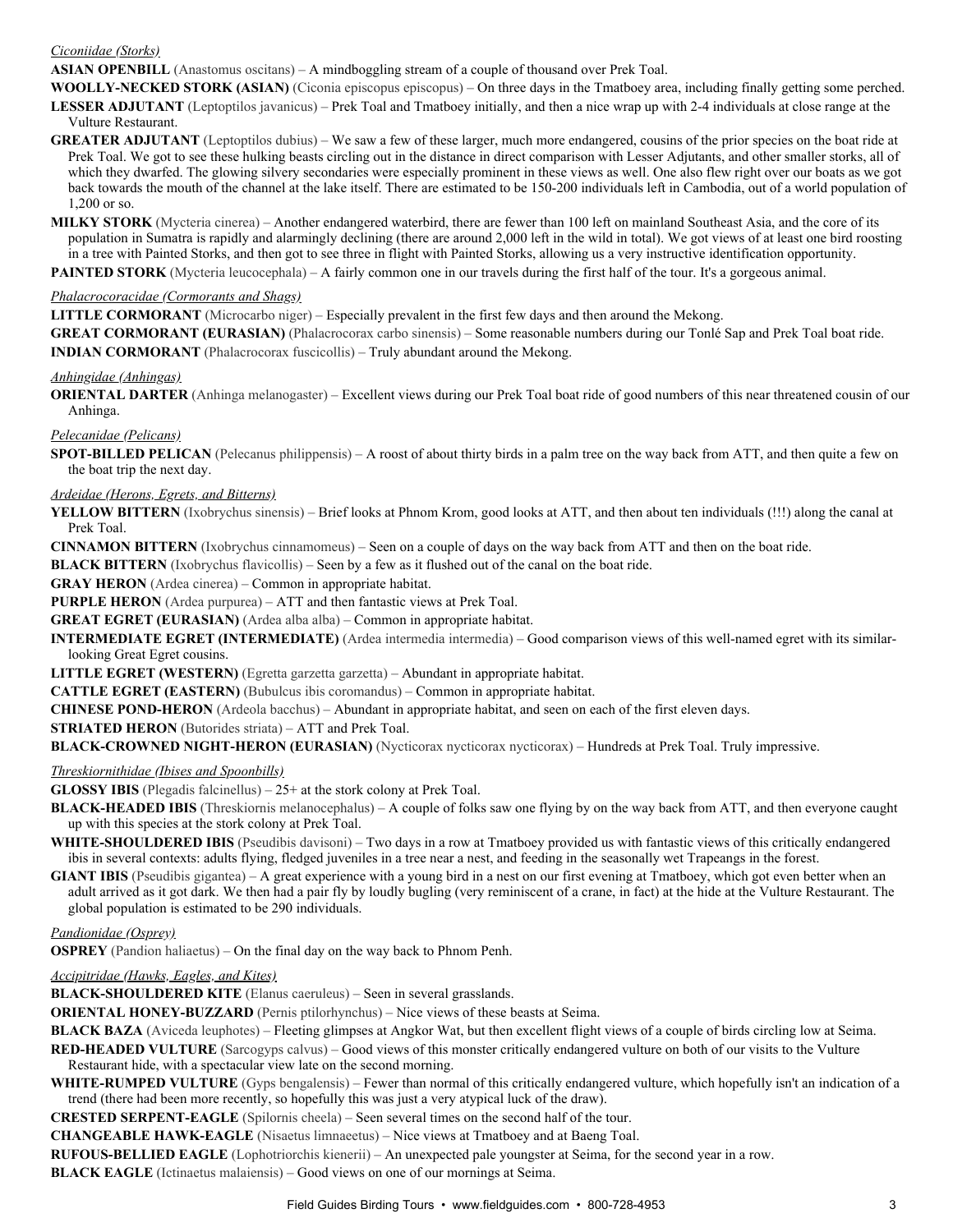**INDIAN SPOTTED EAGLE** (Clanga hastata) – This was the clanga eagle that we encountered on both days at Baeng Toal.

**GREATER SPOTTED EAGLE** (Clanga clanga) – One of these was circling over the savanna northeast of ATT.

**RUFOUS-WINGED BUZZARD** (Butastur liventer) – The common small buzzard in the dry dipterocarp forest.

**GRAYFACED BUZZARD** (Butastur indicus) – An immature on our first evening at Dak Dam.

**EURASIAN MARSH-HARRIER** (Circus aeruginosus) – A nice rarity over the lake at ATT! This is a very uncommon bird in this part of the world, though there is some precedent at this site. We secured photos and some video to document this occurrence!

**EASTERN MARSH-HARRIER** (Circus spilonotus) – Seen on a couple of different days, with very nice numbers on our ATT day.

**PIED HARRIER** (Circus melanoleucos) – Seen sporadically on days 3-5.

**CRESTED GOSHAWK** (Accipiter trivirgatus) – A brief view of a youngster flying over at Seima.

**SHIKRA** (Accipiter badius) – Very active around the Royal Gardens in Siem Reap and at Angkor Wat, but also seen on most days.

**BLACK KITE** (Milvus migrans) – Prolay Grasslands.

**GRAY-HEADED FISH-EAGLE** (Haliaeetus ichthyaetus) – Excellent views, including one vocalizing while in flight and being mobbed by a Jungle Crow.

#### *Otididae (Bustards)*

**BENGAL FLORICAN** (Houbaropsis bengalensis) – We got this critically endangered species almost immediately upon our arrival at the grasslands at Prolay. Worldwide population estimates for this species hover around 600 individuals.

### *Rallidae (Rails, Gallinules, and Coots)*

WHITE-BREASTED WATERHEN (Amaurornis phoenicurus) – In the distance around the small pond below the overlook at Dak Dam. **WATERCOCK** (Gallicrex cinerea) – One flushed in front of the boats along the canal at Prek Toal.

**BLACK-BACKED SWAMPHEN** (Porphyrio indicus indicus) – Many at ATT, and some at Phnom Krom as well.

#### **EURASIAN COOT** (Fulica atra) – ATT.

#### *Gruidae (Cranes)*

**SARUS CRANE** (Antigone antigone sharpii) – Four individuals near ATT. They've apparently been especially difficult this year.

#### *Recurvirostridae (Stilts and Avocets)*

**BLACK-WINGED STILT** (Himantopus himantopus) – Day one and day four.

### *Charadriidae (Plovers and Lapwings)*

**RED-WATTLED LAPWING** (Vanellus indicus atronuchalis) – Three separate days, with some very good views at the Vulture Restaurant.

**KENTISH PLOVER** (Charadrius alexandrinus) – Our very first morning at Phnom Krom produced this species which is irregularly seen on the tour, thanks to the excellent shorebird habitat in a couple of near-road paddies.

**LITTLE RINGED PLOVER (DUBIUS/JERDONI)** (Charadrius dubius jerdoni) – Seen on several days, including the breeders on the sandy islands along the Mekong.

#### *Jacanidae (Jacanas)*

**PHEASANT-TAILED JACANA** (Hydrophasianus chirurgus) – Seen very well at Phnom Krom and ATT, and briefly at Prek Toal. **BRONZE-WINGED JACANA** (Metopidius indicus) – Excellent views on the way out to ATT.

### *Scolopacidae (Sandpipers and Allies)*

**TEMMINCK'S STINT** (Calidris temminckii) – A nice pickup at the flooded paddies at Phnom Krom. LONG-TOED STINT (Calidris subminuta) – Phnom Krom. **PIN-TAILED SNIPE** (Gallinago stenura) – Phnom Krom. **COMMON SANDPIPER** (Actitis hypoleucos) – Mekong. **GREEN SANDPIPER** (Tringa ochropus) – Heard by some at the Vulture Restaurant. **SPOTTED REDSHANK** (Tringa erythropus) – Prek Toal. **COMMON GREENSHANK** (Tringa nebularia) – Phnom Krom and then other watery bits. **MARSH SANDPIPER** (Tringa stagnatilis) – Phnom Krom and Prek Toal. **WOOD SANDPIPER** (Tringa glareola) – Phnom Krom, ATT, Prek Toal.

#### *Turnicidae (Buttonquail)*

**SMALL BUTTONQUAIL** (Turnix sylvaticus) – Prolay Grasslands. **BARRED BUTTONQUAIL** (Turnix suscitator) – Tmatboey.

*Glareolidae (Pratincoles and Coursers)*

**ORIENTAL PRATINCOLE** (Glareola maldivarum) – Including a big flock at Phnom Krom.

**SMALL PRATINCOLE** (Glareola lactea) – Excellent experiences with these guys along the Mekong, including doing some display flights in circles around us.

*Laridae (Gulls, Terns, and Skimmers)*

**BROWN-HEADED GULL** (Chroicocephalus brunnicephalus) – A nice pickup on the boat ride on Tonlé Sap Lake. **WHISKERED TERN** (Chlidonias hybrida) – A few at Phnom Krom, and big numbers on Tonlé Sap.

### *Columbidae (Pigeons and Doves)*

**ROCK PIGEON** (Columba livia) – Yippee. **[I]**

**ORIENTAL TURTLE-DOVE** (Streptopelia orientalis) – One in late evening as we departed Dak Dam on our first evening at Seima. **RED COLLARED-DOVE** (Streptopelia tranquebarica) – Abundant throughout.

**SPOTTED DOVE** (Streptopelia chinensis) – Common, especially in the dry dipterocarp.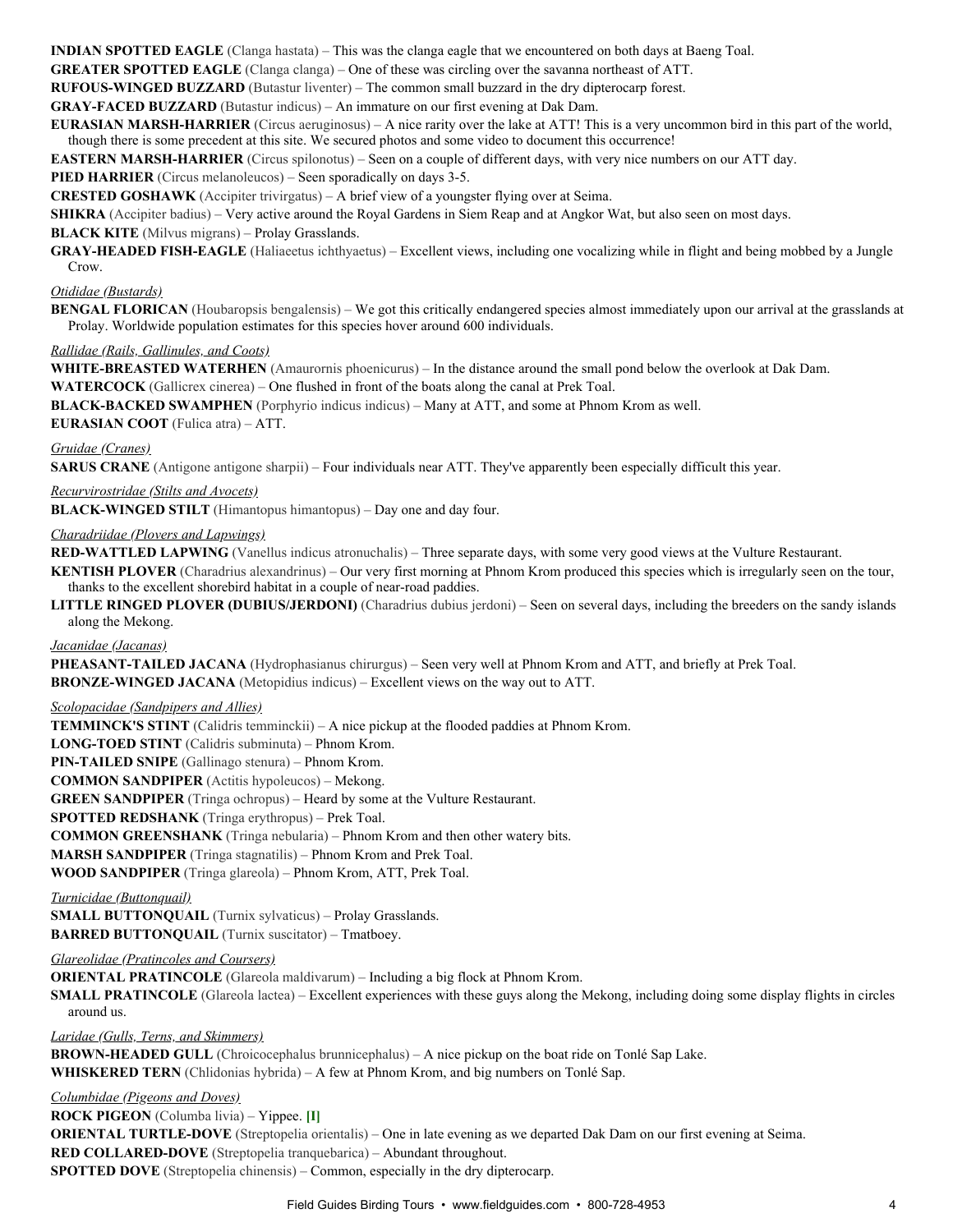**BARRED CUCKOO-DOVE** (Macropygia unchall) – A couple of spots around Seima produced this distinctive, long-tailed columbid for us. **ASIAN EMERALD DOVE** (Chalcophaps indica) – Nice views at Seima of this normally very shy understory dove.

**ZEBRA DOVE** (Geopelia striata) – Common common common.

**ORANGE-BREASTED PIGEON** (Treron bicinctus) – A couple around Tmatboey and a flyover at Seima.

**THICK-BILLED PIGEON** (Treron curvirostra) – Our most widespread treron (green pigeon), we had these at Tmatboey and Seima.

**YELLOW-FOOTED PIGEON** (Treron phoenicopterus) – Most of us had one of these teed up at Tmatboey.

**PIN-TAILED PIGEON** (Treron apicauda) – This very distinctive green pigeon was abundant in some places around Seima.

**GREEN IMPERIAL-PIGEON** (Ducula aenea) – Tmatboey.

**MOUNTAIN IMPERIALPIGEON** (Ducula badia) – Seima.

*Cuculidae (Cuckoos)*

**GREATER COUCAL** (Centropus sinensis) – Widespread, and best detected by its booming, haunting calls.

**GREEN-BILLED MALKOHA** (Phaenicophaeus tristis) – Our best views were at lunch at the Oromis resort in the Seima area.

**ASIAN KOEL** (Eudynamys scolopaceus) – Heard in many places, but only seen a couple of times.

**VIOLET CUCKOO** (Chrysococcyx xanthorhynchus) – Great views and listens at the Stoeng Chuuk river in Tmatboey.

**BANDED BAY CUCKOO** (Cacomantis sonneratii) – Tmatboey.

**PLAINTIVE CUCKOO** (Cacomantis merulinus) – Phnom Krom, ATT, Prek Toal, and Prolay

**LARGE HAWK-CUCKOO** (Hierococcyx sparverioides) – One of these huge cuckoos was seen at Tmatboey.

**HIMALAYAN CUCKOO** (Cuculus saturatus) – Early on the tour at Phnom Krom.

*Strigidae (Owls)*

**ORIENTAL SCOPS-OWL** (Otus sunia) – Very nice views one evening at Tmatboey.

**BROWN FISH-OWL** (Ketupa zeylonensis) – Tmatboey. What a cool looking owl, even if you can only see its head sticking out of a nest hole! **ASIAN BARRED OWLET** (Glaucidium cuculoides) – Angkor Wat, where we were inundated with a cacophony of their calls, and then hunting the feeder at Tmatboey.

**SPOTTED OWLET** (Athene brama) – ATT

**SPOTTED WOOD-OWL** (Strix seloputo) – A very cool looking owl at ATT.

**BROWN WOOD-OWL** (Strix leptogrammica) – Tmatboey.

**BROWN BOOBOOK** (Ninox scutulata burmanica) – A surprise pickup in the forest at Angkor Wat- a great find by Chea.

*Caprimulgidae (Nightjars and Allies)*

**GRAY NIGHTJAR** (Caprimulgus jotaka) – Another surprise high up on a day roost at the Jahoo Gibbon Camp at Seima.

LARGE-TAILED NIGHTJAR (Caprimulgus macrurus bimaculatus) – Heard at Tmatboey and Baeng Toal.

**SAVANNA NIGHTJAR** (Caprimulgus affinis monticolus) – Some nice dusk views (both perched and in flight) of this impressively large nightjar at Tmatboey.

*Apodidae (Swifts)*

**SILVER-BACKED NEEDLETAIL** (Hirundapus cochinchinensis) – A brief flyby at Phnom Krom, but then some excellent views of this awesome giant swift at Seima. Needletails are the fastest animals on the planet in a straight line distance (falcons reach faster speeds only in a stoop with the help of gravity).

**HIMALAYAN SWIFTLET** (Aerodramus brevirostris) – A few around Seima.

**GERMAIN'S SWIFTLET** (Aerodramus germani) – Common and widespread.

**HOUSE SWIFT** (Apus nipalensis) – Seima.

**ASIAN PALM-SWIFT** (Cypsiurus balasiensis) – Common in appropriate habitat.

*Hemiprocnidae (Treeswifts)*

**CRESTED TREESWIFT** (Hemiprocne coronata) – Very cool birds, and seen on most days of the second half of the tour.

*Trogonidae (Trogons)*

**REDHEADED TROGON** (Harpactes erythrocephalus) – A very vocal but flighty pair at the Jahoo Gibbon Camp at Seima.

**ORANGE-BREASTED TROGON** (Harpactes oreskios) – Good views at the Jahoo Gibbon Camp.

*Upupidae (Hoopoes)*

**EURASIAN HOOPOE** (Upupa epops) – Seen in several places, with the best views for all coming at Baeng Toal.

*Bucerotidae (Hornbills)*

**ORIENTAL PIED-HORNBILL** (Anthracoceros albirostris) – Seen on each of the final six days of the tour.

*Alcedinidae (Kingfishers)*

**COMMON KINGFISHER (COMMON)** (Alcedo atthis taprobana) – Seen several times between ATT and Prolay.

**BANDED KINGFISHER** (Lacedo pulchella) – Heard in the distance at the Jahoo Gibbon Camp. **[\*]**

WHITE-THROATED KINGFISHER (Halcyon smyrnensis perpulchra) – This widespread species throughout Eurasia was seen on only a couple of days.

**BLACK-CAPPED KINGFISHER** (Halcyon pileata) – Seen at Angkor Wat and then exceptionally well at the Stoeng Chuuk.

**PIED KINGFISHER** (Ceryle rudis leucomelanurus) – ATT and the Mekong.

#### *Meropidae (Bee-eaters)*

**BLUE-BEARDED BEE-EATER** (Nyctyornis athertoni athertoni) – Heard at Seima while we were trying to coax out the Bar-bellied Pitta. [\*] **GREEN BEE-EATER (RUSSET-CROWNED)** (Merops orientalis ferrugeiceps) – Fairly widespread.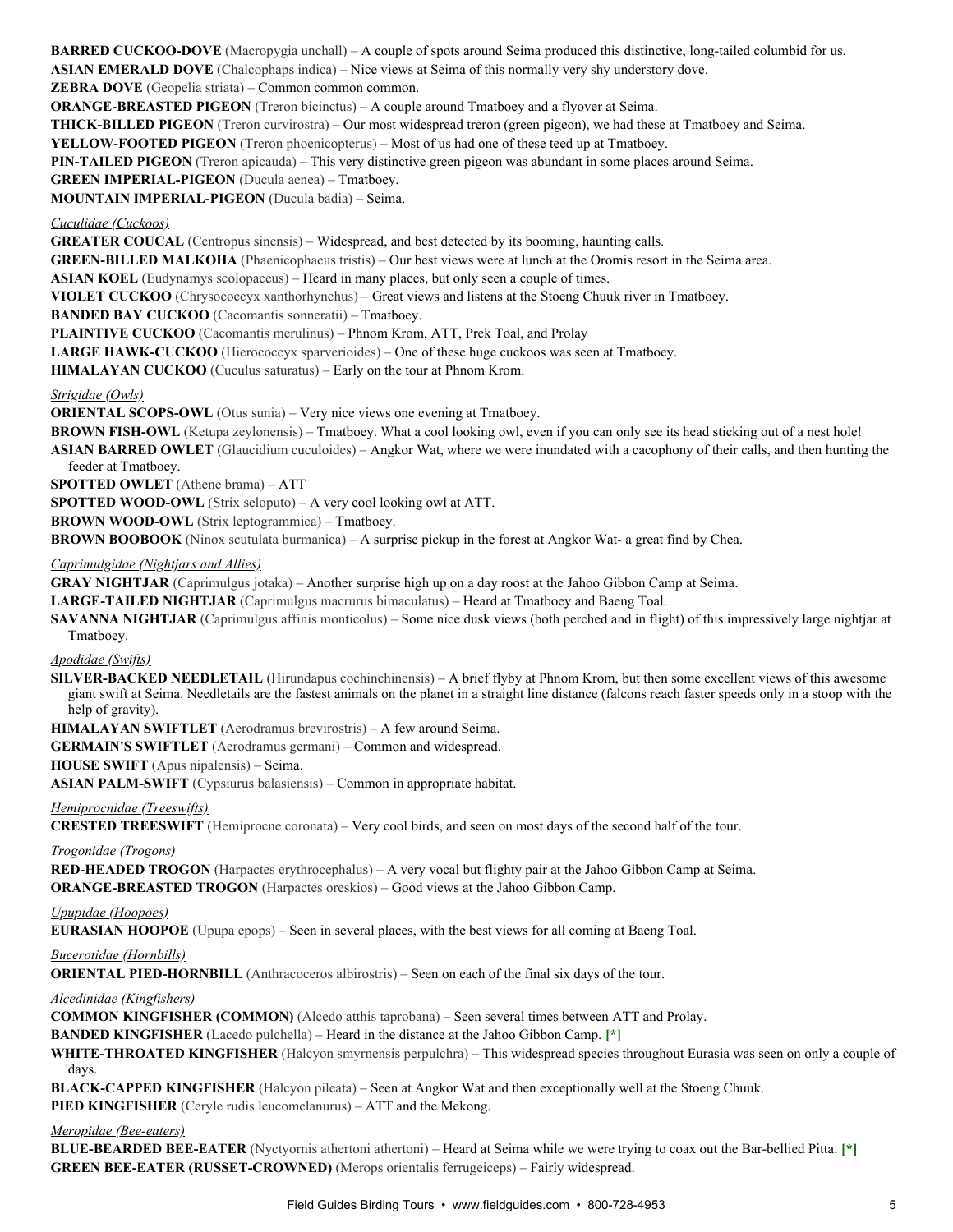**BLUE-TAILED BEE-EATER** (Merops philippinus) – Widespread and common in appropriate habitat. **CHESTNUT-HEADED BEE-EATER** (Merops leschenaulti leschenaulti) – Seen well at Tmatboey and Seima.

#### *Coraciidae (Rollers)*

**INDIAN ROLLER (BLACK-BILLED)** (Coracias benghalensis affinis) – First views were at Phnom Krom, but then many thereafter as well.

*Megalaimidae (Asian Barbets)*

**COPPERSMITH BARBET** (Psilopogon haemacephalus) – Best views at ATT.

**BLUE-EARED BARBET** (Psilopogon duvaucelii) – Seima.

**RED-VENTED BARBET** (Psilopogon lagrandieri) – Big barbet! Seima.

**GREEN-EARED BARBET** (Psilopogon faiostrictus) – Another fairly big one, also at Seima.

**LINEATED BARBET** (Psilopogon lineatus) – Common and widespread.

**INDOCHINESE BARBET** (Psilopogon annamensis) – Seima.

### *Picidae (Woodpeckers)*

**SPECKLED PICULET** (Picumnus innominatus) – Our first morning at Seima.

WHITE-BROWED PICULET (Sasia ochracea) – Jahoo Gibbon Camp, seen very well.

**GRAY-CAPPED WOODPECKER** (Dendrocopos canicapillus) – The common small woodpecker seen throughout.

**FRECKLE-BREASTED WOODPECKER** (Dendrocopos analis) – Seen briefly at ATT.

**YELLOW-CROWNED WOODPECKER** (Dendrocopos mahrattensis) – A very low density species, and a nice pickup at Tmatboey.

**RUFOUS-BELLIED WOODPECKER** (Dendrocopos hyperythrus) – Excellent views of this strikingly beautiful woodpecker at Tmatboey.

**LESSER YELLOWNAPE** (Picus chlorolophus) – Phil, Linda, and a few others at Prek Toal.

BLACK-HEADED WOODPECKER (Picus erythropygius) – Whoa!! What an amazing looking woodpecker! We got great views of these on a couple of days in the dry dipterocarp forests of the north.

**COMMON FLAMEBACK** (Dinopium javanense) – Seen at Tmatboey and Baeng Toal.

**BLACK-AND-BUFF WOODPECKER** (Meiglyptes jugularis) – A very responsive and fairly cooperative individual at the Stoeng Chuuk River at Tmatboey. What a bizarre, almost tailless, woodpecker.

**GREATER FLAMEBACK (GREATER)** (Chrysocolaptes guttacristatus guttacristatus) – Seen in Tmatboey, Baeng Toal, and then again in a different habitat at Dak Dam.

**GREAT SLATY WOODPECKER** (Mulleripicus pulverulentus) – Very good views of an uncharacteristically lone bird at Tmatboey.

*Falconidae (Falcons and Caracaras)*

**WHITE-RUMPED FALCON** (Polihierax insignis) – A great eleventh hour save by Linda in the heat of the day at the nesting area on the way up to Tmatboey.

**COLLARED FALCONET** (Microhierax caerulescens) – These adorable little mini-falcons were seen on three different days, and every time elicited reactions that appropriately reflected their awesomeness.

**PEREGRINE FALCON** (Falco peregrinus) – One bird perched in the shade of a large tree on the island where we disembarked in the center of the Mekong.

### *Psittaculidae (Old World Parrots)*

**ALEXANDRINE PARAKEET** (Psittacula eupatria) – Days two and five. Great views of birds investigating a potential nesting cavity at Ta Prohm. **BLOSSOMHEADED PARAKEET** (Psittacula roseata) – Fairly common in the dry dipterocarp.

**RED-BREASTED PARAKEET** (Psittacula alexandri) – Common in appropriate habitat.

**VERNAL HANGING-PARROT** (Loriculus vernalis) – A better than average experience with these, seeing them perched at both Baeng Toal and at Seima. We even got to repeatedly see them as they hung upside down to forage.

### *Eurylaimidae (Asian and Grauer's Broadbills)*

**SILVER-BREASTED BROADBILL** (Serilophus lunatus) – A really nice surprise at the Jahoo Gibbon Camp, this is a very elegant looking broadbill, and our sole representative of this family.

### *Pittidae (Pittas)*

**BAR-BELLIED PITTA** (Hydrornis elliotii) – Tantalizingly close to being seen, it almost certainly saw us, given how close its calls were coming from. **[\*]**

## *Vangidae (Vangas, Helmetshrikes, and Allies)*

**LARGE WOODSHRIKE** (Tephrodornis virgatus) – Seen in both dry forest and Seima.

**COMMON WOODSHRIKE** (Tephrodornis pondicerianus) – Abundant in the dry dipterocarp forests, including actively nesting pairs.

**BAR-WINGED FLYCATCHER-SHRIKE** (Hemipus picatus) – A nice view of a bird on our final evening around Seima.

### *Artamidae (Woodswallows)*

**ASHY WOODSWALLOW** (Artamus fuscus) – Mondolkiri.

*Aegithinidae (Ioras)*

**COMMON IORA** (Aegithina tiphia) – Common indeed in the dry forests.

**GREAT IORA** (Aegithina lafresnayei) – Nice views of one of these at Tmatboey's Stoeng Chuuk River.

### *Campephagidae (Cuckooshrikes)*

**SMALL MINIVET** (Pericrocotus cinnamomeus) – The go-to minivet in the dry forests this time around.

**SCARLET MINIVET** (Pericrocotus speciosus) – Scattered in low density.

**ASHY MINIVET** (Pericrocotus divaricatus) – The most widespread minivet, sometimes in flocks of over twenty individuals.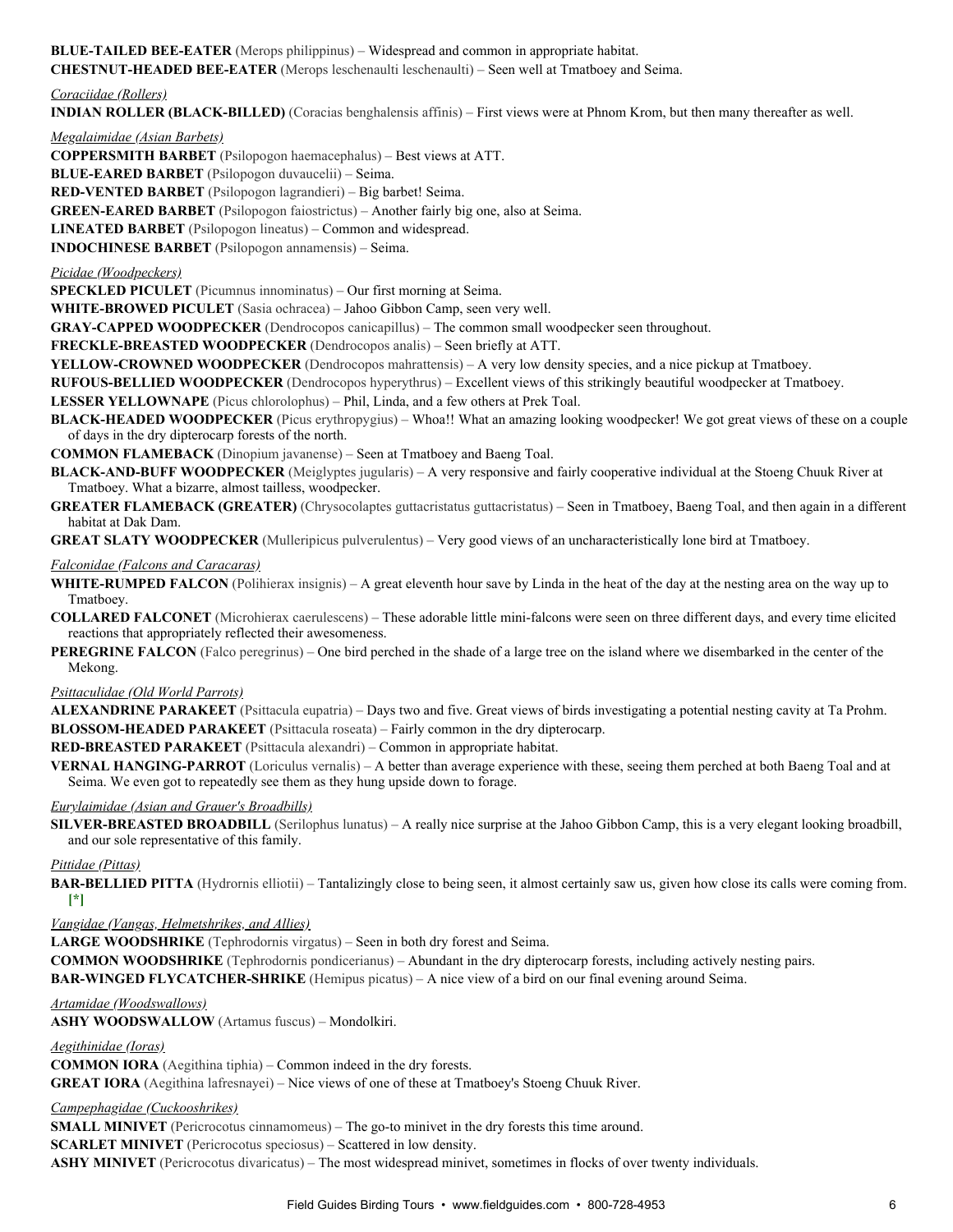BROWN-RUMPED MINIVET (Pericrocotus cantonensis) – After brief views early in the tour, the minivet formerly known as Swinhoe's finally came good at the Stoeng Chuuk overlook at the end of our Tmatboey stay.

LARGE CUCKOOSHRIKE (Coracina macei) – An impressive bird. Tmatboey.

BLACK-WINGED CUCKOOSHRIKE (Lalage melaschistos) - Seima.

**INDOCHINESE CUCKOOSHRIKE** (Lalage polioptera) – Tmatboey.

*Laniidae (Shrikes)*

**BROWN SHRIKE** (Lanius cristatus) – Scattered throughout.

**BURMESE SHRIKE** (Lanius collurioides) – Especially good looks at Baeng Toal, though also seen and heard well at Tmatboey.

### *Vireonidae (Vireos, Shrike-Babblers, and Erpornis)*

**CLICKING SHRIKE-BABBLER (CLICKING)** (Pteruthius intermedius intermedius) – A very big surprise near the Vietnam border in Seima! This is apparently only the third documented record for the country. After a while everyone did get reasonable looks at this very boldly patterned bird! **WHITE-BELLIED ERPORNIS** (Erpornis zantholeuca) – Finally some nice views at Jahoo Gibbon Camp.

#### *Oriolidae (Old World Orioles)*

**BLACK-NAPED ORIOLE** (Oriolus chinensis) – Across all habitats, interestingly enough.

**BLACK-HOODED ORIOLE** (Oriolus xanthornus) – Like the prior species, not very habitat specific, as long as there are some trees.

*Dicruridae (Drongos)*

**BLACK DRONGO** (Dicrurus macrocercus) – Almost every day of the tour. Mostly in open landscapes, rather than denser forests.

ASHY DRONGO (Dicrurus leucophaeus) – At least three taxa of this species, including ashy ones, blackish ones, and the Chinese white-faced ones. Very common in forested areas.

**BRONZED DRONGO** (Dicrurus aeneus) – Our first morning at Seima.

HAIR-CRESTED DRONGO (Dicrurus hottentottus) – Briefly at Tmatboey, and then better at Seima.

**GREATER RACKET-TAILED DRONGO** (Dicrurus paradiseus) – Scattered throughout, with some very nice views. When this bird flies- oh man!

*Rhipiduridae (Fantails)*

**MALAYSIAN PIED-FANTAIL** (Rhipidura javanica) – ATT and Prek Toal.

**WHITE-THROATED FANTAIL** (Rhipidura albicollis) – Seima.

**WHITE-BROWED FANTAIL** (Rhipidura aureola) – Dry forests.

### *Monarchidae (Monarch Flycatchers)*

**BLACK-NAPED MONARCH** (Hypothymis azurea) – Angkor Wat and Seima.

*Corvidae (Crows, Jays, and Magpies)*

**EURASIAN JAY (WHITE-FACED)** (Garrulus glandarius leucotis) – Raven, Soo, and Chea had one of these distinctive white-faced versions of Eurasian Jay as we came into Baeng Toal.

**RED-BILLED BLUE-MAGPIE** (Urocissa erythroryncha) – Tmatboey on a couple of days, including a group of six that flew across the road just prior to dusk one evening.

**RUFOUS TREEPIE** (Dendrocitta vagabunda) – A really nice surprise at the White-rumped Falcon spot. This is one that can be really difficult to connect with!

RACKET-TAILED TREEPIE (Crypsirina temia) – Ol' blue eyes! In addition to their long and funky tails, their irises are cobalt blue. Seen briefly on the first morning, and then on a couple of days near the Mekong River.

LARGE-BILLED CROW (LARGE-BILLED) (Corvus macrorhynchos macrorhynchos) – Scattered throughout. Sometimes very vocal and aggressive (see the Prek Toal Fish-Eagle episode!).

#### *Alaudidae (Larks)*

**AUSTRALASIAN BUSHLARK** (Mirafra javanica horsfieldii) – Nice views along the two tracks at Prolay.

**INDOCHINESE BUSHLARK** (Mirafra erythrocephala) – Very good looks at this forest-dwelling bushlark on our first full day at Tmatboey. **ORIENTAL SKYLARK** (Alauda gulgula) – Sky high sing-songers displaying the day away at Prolay.

#### *Hirundinidae (Swallows)*

**GRAYTHROATED MARTIN** (Riparia chinensis) – Excellent views of this very habitat specific species around our sandy island in the Mekong! **BANK SWALLOW** (Riparia riparia) – Widespread and sometimes abundant (Prolay especially).

**BARN SWALLOW** (Hirundo rustica) – Every single day of the tour!

**RED-RUMPED SWALLOW** (Cecropis daurica) – Especially common during the second half of the tour. Our highest densities were in the evenings at Tmatboey, and then along the river where we had lunch on our final drive to Phnom Penh.

#### *Stenostiridae (Fairy Flycatchers)*

**GRAY-HEADED CANARY-FLYCATCHER** (Culicicapa ceylonensis) – Steung Chuuk, Baeng Toal, and Jahoo Gibbon Camp.

### *Sittidae (Nuthatches)*

**BURMESE NUTHATCH** (Sitta neglecta) – The artist formerly known as Neglected Nuthatch. We had a great experience with one of these at Tmatboey, and then had brief views at Baeng Toal.

**VELVET-FRONTED NUTHATCH** (Sitta frontalis) – Tmatboey and Seima.

#### *Pycnonotidae (Bulbuls)*

**BLACK-HEADED BULBUL** (Pycnonotus atriceps) – Phil and Raven had one at Tmatboey, and then everyone caught up with them at Seima. **BLACK-CRESTED BULBUL** (Pycnonotus flaviventris) – Multiple locations, but common in Seima. **REDWHISKERED BULBUL** (Pycnonotus jocosus) – Seima.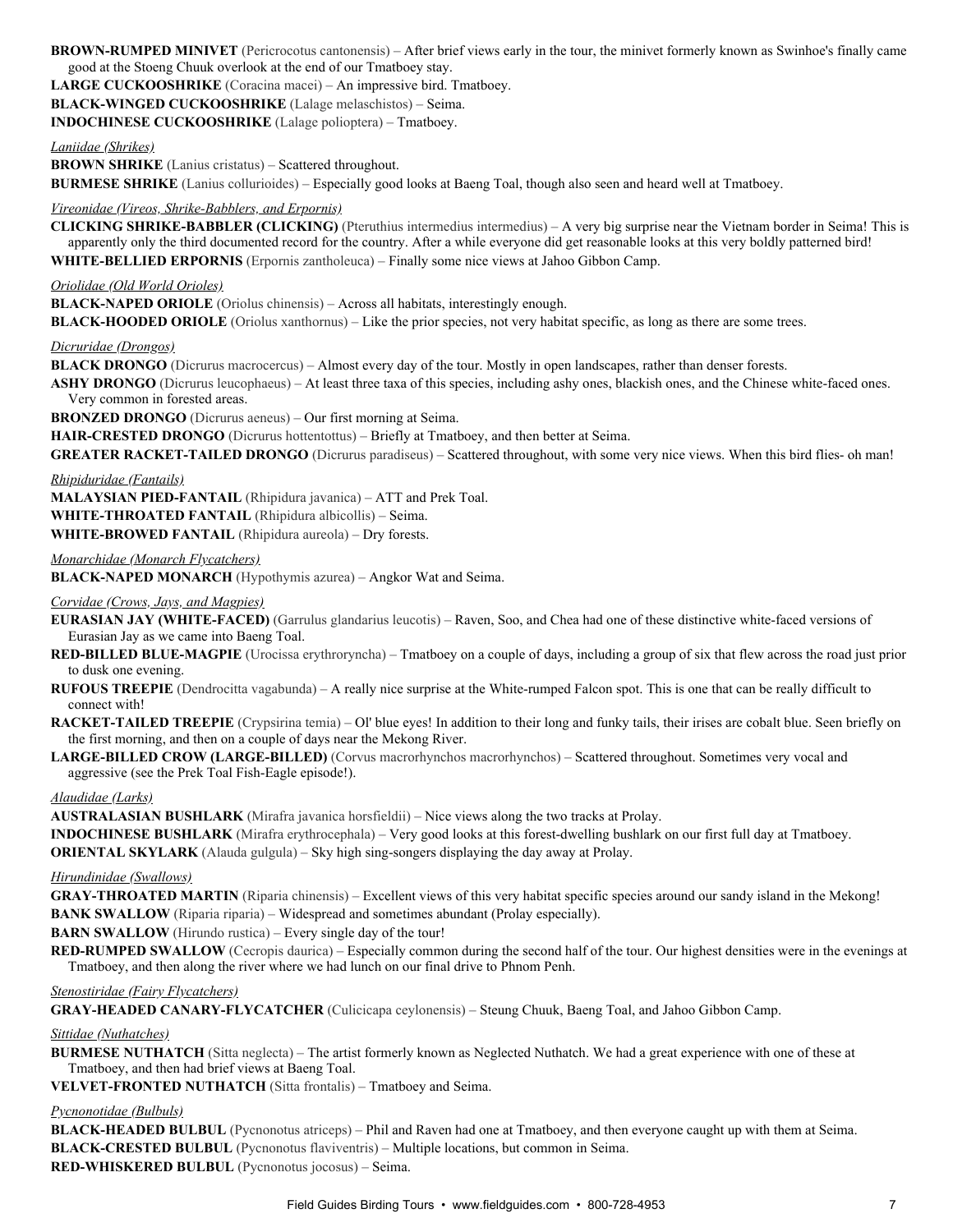**SOOTY-HEADED BULBUL** (Pycnonotus aurigaster) – Most days once we left the Siem Reap area. **STRIPE-THROATED BULBUL** (Pycnonotus finlaysoni) – Stoeng Chuuk and Seima. **YELLOW-VENTED BULBUL** (Pycnonotus goiavier) – Scattered in low densities throughout. **STREAK-EARED BULBUL** (Pycnonotus conradi) – Low densities in several locations. PUFF-THROATED BULBUL (Alophoixus pallidus) – Seima. **GRAYEYED BULBUL** (Iole propinqua) – Seima. **BLACK BULBUL** (Hypsipetes leucocephalus) – Abundant in Seima. **ASHY BULBUL** (Hemixos flavala) – Seen by a few folks at Seima.

**MOUNTAIN BULBUL** (Ixos mcclellandii) – A scarce one which we found once or twice at Seima.

### *Scotocercidae (Bush Warblers and Allies)*

**YELLOW-BELLIED WARBLER** (Abroscopus superciliaris) – In a bamboo tangle in the forest at Jahoo Gibbon Camp.

### *Phylloscopidae (Leaf Warblers)*

**DUSKY WARBLER** (Phylloscopus fuscatus) – Actually seen atypically well on the first morning at Phnom Krom. Heard on many other occasions.

YELLOW-BROWED WARBLER (Phylloscopus inornatus) – Abundant, but often heard only. We did catch up with good views of it in several places by the end of the tour. One of the most commonly heard species on this tour.

**ARCTIC WARBLER** (Phylloscopus borealis) – A nice find at the Stoeng Chuuk river on our final morning at Tmatboey.

- **TWO-BARRED WARBLER** (Phylloscopus plumbeitarsus) A couple of spots around Seima.
- **PALE-LEGGED LEAF WARBLER** (Phylloscopus tenellipes) Its high-pitched metallic chip notes were heard by some at Angkor Wat and then again at Seima, but we never did lay eyes on it.

#### *Acrocephalidae (Reed Warblers and Allies)*

**BLACK-BROWED REED WARBLER** (Acrocephalus bistrigiceps) – ATT and Prek Toal.

**MANCHURIAN REED WARBLER** (Acrocephalus tangorum) – Eventually had very good views of this bad boy at the Prolay Grasslands. **ORIENTAL REED WARBLER** (Acrocephalus orientalis) – Fairly widespread. A big honker of an acrocephalus.

#### *Locustellidae (Grassbirds and Allies)*

**STRIATED GRASSBIRD** (Megalurus palustris) – Great experiences with a few singing birds at Prolay.

**LANCEOLATED WARBLER** (Locustella lanceolata) – We heard a couple of them at Phnom Krom, but as is usually the case, they stayed well hidden in their brushy kingdoms.

### *Cisticolidae (Cisticolas and Allies)*

**ZITTING CISTICOLA (ZITTING)** (Cisticola juncidis tinnabulans) – The interesting doublenote zits of the tinnabulans subspecies surrounded us during our morning at Prolay.

**COMMON TAILORBIRD** (Orthotomus sutorius) – Common in disturbed and second growth habitats. Even present at the Sonalong in Siem Reap.

**DARK-NECKED TAILORBIRD** (Orthotomus atrogularis) – The jungle specialist tailorbird, we got especially good views of this loud chatterer at the Stoeng Chuuk River.

**CAMBODIAN TAILORBIRD** (Orthotomus chaktomuk) – Good views of a couple of these very range-restricted and only recently described to science endemics near Phnom Penh on our final day. **[E]**

**BROWN PRINIA** (Prinia polychroa) – Good views at the White-rumped Falcon spot.

**RUFESCENT PRINIA** (Prinia rufescens) – Scattered through the forests at Tmatboey.

**YELLOW-BELLIED PRINIA** (Prinia flaviventris) – Heard all over the island in the Mekong but we somehow never laid eyes on it. They are amazingly secretive despite their vocal aggressiveness.

**PLAIN PRINIA** (Prinia inornata) – Common in the birding areas around Siem Reap.

#### **Zosteropidae (White-eyes, Yuhinas, and Allies)**

**ORIENTAL WHITE-EYE** (Zosterops palpebrosus) – A few around Seima, though almost always high in the canopy.

#### *Timaliidae (Tree-Babblers, Scimitar-Babblers, and Allies)*

**CHESTNUT-CAPPED BABBLER** (Timalia pileata) – Some got real nice views of this at Phnom Krom and Baeng Toal.

**PIN-STRIPED TIT-BABBLER** (Mixornis gularis) – Stoeng Chuuk and Seima.

**WHITE-BROWED SCIMITAR-BABBLER** (Pomatorhinus schisticeps) – Seen briefly a couple of times at Seima. This species barely gets into Cambodia, and this was perhaps the first time we've seen it here on tour.

#### *Pellorneidae (Ground Babblers and Allies)*

**SCALY-CROWNED BABBLER** (Malacopteron cinereum) – One of the first birds we happened upon in the forest at Jahoo Gibbon Camp. Good views.

**ABBOTT'S BABBLER** (Turdinus abbotti) – Heard only by the Steung Chuuk River at Tmatboey. **[\*]**

#### *Leiothrichidae (Laughingthrushes and Allies)*

- **BLACK-BROWED FULVETTA** (Alcippe grotei) A nice low density species that barely gets over the border from Vietnam. We got good studies of a air of them along the trail on our final evening at Seima.
- WHITE-CRESTED LAUGHINGTHRUSH (Garrulax leucolophus) After several brief and frustrating encounters with vocal flocks of these where some folks got to see birds (about par for the course, really), we had a group at our final evening's birding location that actually perched up in bushes across the narrow valley long enough for us to all get scope views!
- **WHITE-CHEEKED LAUGHINGTHRUSH** (Ianthocincla vassali) A very vocal flock during our first morning birding at Seima, though they were tricky to get good looks at.

*Irenidae (Fairy-bluebirds)*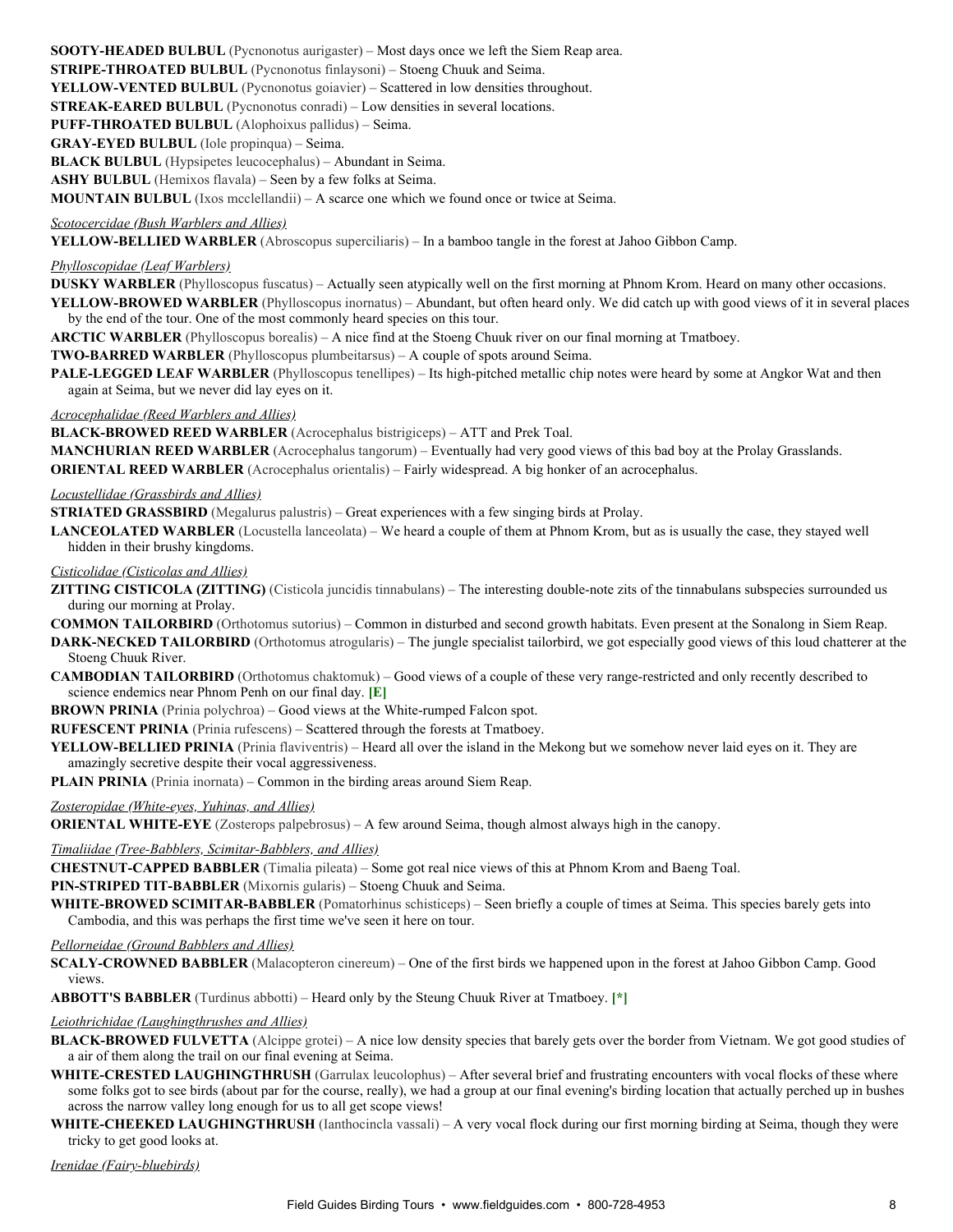**ASIAN FAIRY-BLUEBIRD** (Irena puella) – Repeatedly excellent views of this supremely wonderful being.

*Muscicapidae (Old World Flycatchers)*

**ASIAN BROWN FLYCATCHER** (Muscicapa dauurica) – Our most common flycatcher.

**ORIENTAL MAGPIE-ROBIN** (Copsychus saularis) – Scattered here and there. Widespread but not super abundant.

WHITE-RUMPED SHAMA (Copsychus malabaricus) – Surprisingly great views of this almost always very shy bird, as a pair of them were very interested by a tree cavity, or perhaps something that we couldn't see inside the cavity. They were doing lots of calling and flitting about, and seemingly couldn't care less about our presence. A big change from how they usually are in the jungle.

**HAINAN BLUE FLYCATCHER** (Cyornis hainanus) – Good views at Angkor Wat, and then a couple of others scattered throughout.

**VERDITER FLYCATCHER** (Eumyias thalassinus) – Nice views in Seima.

**BLUETHROAT** (Luscinia svecica) – A nice male out in the open at the Prolay Grasslands.

**TAIGA FLYCATCHER** (Ficedula albicilla) – A few, but the best observation was the one that was interacting with an Asian Brown Flycatcher at the Royal Gardens.

- **WHITE-THROATED ROCK-THRUSH** (Monticola gularis) We got really fortunate with good views of a male at Angkor Wat. This species can be a devil to get looks at, and ours posed on an open perch for what seemed like an eternity, long enough for second helpings of scope views for everyone. Great!
- **BLUE ROCK-THRUSH (PHILIPPENSIS)** (Monticola solitarius philippensis) A male was perched up on the facade of Angkor Wat at the end of our morning forest tromp there.

**SIBERIAN STONECHAT (PRZEVALSKI'S)** (Saxicola maurus przewalskii) – Seen on more than half the days.

**PIED BUSHCHAT** (Saxicola caprata) – Common and widespread in appropriate open habitats.

*Sturnidae (Starlings)*

**GOLDEN-CRESTED MYNA** (Ampeliceps coronatus) – KM 159 in Seima.

**COMMON HILL MYNA** (Gracula religiosa) – Some at Angkor Thom, and then again briefly at KM 159 at Seima.

**BLACK-COLLARED STARLING** (Gracupica nigricollis) – Fairly common and widespread, though not present around Seima.

**ASIAN PIED STARLING** (Gracupica contra) – A nice pickup at Prolay.

**WHITE-SHOULDERED STARLING** (Sturnia sinensis) – Seen more than normal on this tour, with encounters in several regions!

**CHESTNUT-TAILED STARLING** (Sturnia malabarica) – A flock of three were briefly perched over us in the forest at Baeng Toal.

**COMMON MYNA** (Acridotheres tristis) – Yup.

**VINOUS-BREASTED STARLING** (Acridotheres burmannicus) – Seen on several occasions, from Tmatboey, to on top of the carcasses at Baeng Toal, to Seima.

**GREAT MYNA** (Acridotheres grandis) – Especially prevalent during the first portion of the tour.

*Chloropseidae (Leafbirds)*

**BLUE-WINGED LEAFBIRD** (Chloropsis cochinchinensis) – Seima.

**GOLDEN-FRONTED LEAFBIRD** (Chloropsis aurifrons) – Dry forest in the north and then Seima.

*Dicaeidae (Flowerpeckers)*

**THICK-BILLED FLOWERPECKER** (Dicaeum agile) – Briefly a couple of times around Seima.

**PLAIN FLOWERPECKER** (Dicaeum minullum) – Common in Seima.

FIRE-BREASTED FLOWERPECKER (Dicaeum ignipectus) – Dak Dam at Seima.

**SCARLET-BACKED FLOWERPECKER** (Dicaeum cruentatum) – At the lunch restaurant at Angkor Wat, then at the Oromis and then Dak Dam.

*Nectariniidae (Sunbirds and Spiderhunters)*

RUBY-CHEEKED SUNBIRD (Chalcoparia singalensis) – Steung Chuuk River.

**PLAIN-THROATED SUNBIRD (BROWN-THROATED)** (Anthreptes malacensis malacensis) – Angkor Wat.

**VAN HASSELT'S SUNBIRD** (Leptocoma brasiliana emmae) – What a gorgeous bird! A fantastic male was very inquisitive and vocal at the Steung Chuuk River.

**PURPLE SUNBIRD** (Cinnyris asiaticus) – Abundant in the dry dipterocarp forests of Tmatboey and Baeng Toal.

**OLIVE-BACKED SUNBIRD (OLIVE-BACKED)** (Cinnyris jugularis flammaxillaris) – Widespread.

**BLACK-THROATED SUNBIRD** (Aethopyga saturata johnsi) – The johnsi subspecies that may eventually be split into its own species. A couple of males put on great shows in a couple of locations around Seima.

**CRIMSON SUNBIRD** (Aethopyga siparaja) – Boom! This is a show-stopper even among the already show-stopping sunbird family.

**LITTLE SPIDERHUNTER** (Arachnothera longirostra) – Nice views a couple of times around Seima, including at Oromis.

**PURPLE-NAPED SPIDERHUNTER** (Arachnothera hypogrammicum) – A nice experience with this species in the forest at Jahoo Gibbon Camp.

**STREAKED SPIDERHUNTER** (Arachnothera magna) – Some big and loud ones on our first morning birding around Seima.

*Motacillidae (Wagtails and Pipits)*

**EASTERN YELLOW WAGTAIL (EASTERN)** (Motacilla tschutschensis tschutschensis) – Possibly of the taivana subspecies, on our first and fourth days.

**EASTERN YELLOW WAGTAIL (MANCHURIAN)** (Motacilla tschutschensis macronyx) – The more common yellow wagtail taxon in the region. **GRAY WAGTAIL** (Motacilla cinerea) – A couple of calling flybys in the Seima area.

**WHITE WAGTAIL (CHINESE)** (Motacilla alba leucopsis) – A nice surprise on our first morning at Phnom Krom.

**MEKONG WAGTAIL** (Motacilla samveasnae) – At least five of these recently described species on our Mekong River boat ride.

**RICHARD'S PIPIT** (Anthus richardi) – A fairly skittish bird in the fields near the vulture hide at Baeng Toal. A species we don't typically encounter here.

**PADDYFIELD PIPIT** (Anthus rufulus) – Fairly widespread in appropriate habitat.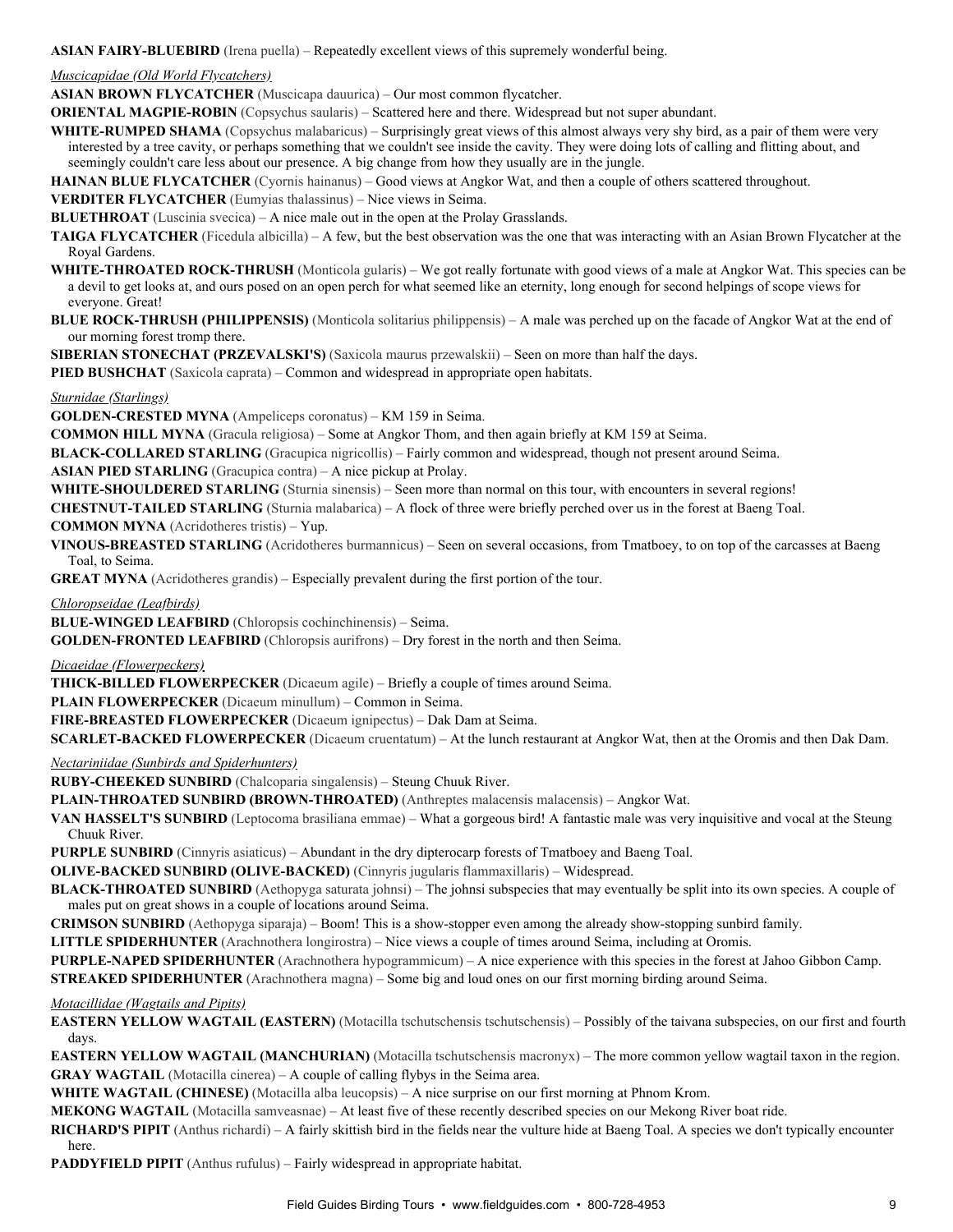**OLIVE-BACKED PIPIT** (Anthus hodgsoni) – Our best experience was the bird that gave us excellent views in the field at Baeng Toal. **RED-THROATED PIPIT** (Anthus cervinus) – Fairly common at Prolay.

#### *Passeridae (Old World Sparrows)*

**HOUSE SPARROW** (Passer domesticus) – Indeed we encountered them on six days.

**PLAIN-BACKED SPARROW** (Passer flaveolus) – We caught up with this regional (and prettier than the prior) species of passer sparrow in multiple locations, including gathering nesting material at ATT.

**EURASIAN TREE SPARROW** (Passer montanus) – The most common and widespread passer here.

#### *Ploceidae (Weavers and Allies)*

**BAYA WEAVER** (Ploceus philippinus) – A surprise encounter with a flock of around 100 along the roadside at ATT. Very nice! Also amazing how so many can just melt into a bush like that!

**ASIAN GOLDEN WEAVER** (Ploceus hypoxanthus) – In the paddies at Kratie.

#### *Estrildidae (Waxbills and Allies)*

**WHITE-RUMPED MUNIA** (Lonchura striata) – Tmatboey and Seima.

**SCALY-BREASTED MUNIA** (Lonchura punctulata) – Seen sporadically throughout The common munia in Cambodia.

**CHESTNUT MUNIA** (Lonchura atricapilla) – A real nice surprise at Prolay, and Phil's first for Cambodia! They were even attending a nest.

### **MAMMALS**

**LYLE'S FLYING FOX** (Pteropus lylei) – The big Flying Fox roost at the Siem Reap Royal Gardens.

**NORTHERN TREESHREW** (Tupaia berlangeri) – Some saw one of these near the feeders at Tmatboey.

**CRABEATING MACAQUE** (Macaca fascigularis) – Angkor Wat and Seima.

**PIGTAIL MACAQUE** (Macaca nemestrina) – One alongside the road at Angkor Wat.

**BLACK-SHANKED DOUC LANGUR** (Pygathrix nigripes) – A fairly scarce primate, and we caught up to it one evening in the forest at Seima.

YELLOW-CHEEKED GIBBON (Nomascus gabriellae) – A big score on our final morning at Seima! A lifer for Phil, and very scarcely encountered away from known roosting sites! We even got to hear it serenade us with its eerie wailing calls.

**FINLAYSON'S SQUIRREL** (Callosciurus finlaysoni) – Gorgeous beasts. Also known as Variable Squirrel, they can be a somewhat rich dark brown, to essentially red, but that white band at the base of the tail always stands out regardless.

**GRAY-BELLIED SQUIRREL** (Callosciurus caniceps) – These are the ones around Seima.

**CAMBODIAN FLYING SQUIRREL** (Tamiops rodolphii) – Very common in the dry dipterocarp.

**RICEFIELD RAT** (Rattus argentiventer) – We watched one of these paddle across a canal at ATT, alternately swimming and surfing atop lily pads. **IRRAWADDY DOLPHIN** (Orcaella brevirostris) – We got these very endangered marine mammals quickly, easily, and repeatedly on our Mekong River expedition this year, even seeing some of them from shore before we got on the boat. What a great animal!

**SMALL ASIAN MONGOOSE** (Herpestes javanicus) – Seen briefly on the first morning by some.

*Herps*

**COMMON HOUSE GECKO** (Hemidactylus frenatus) – Common and widespread.

**TOKAY GECKO** (Gekko gecko) – Our encounters with their loud calls surprisingly included a few diurnal instances. We finally saw one of these big and colorful gecko-eating geckos around the main lodge building at Tmatboey.

**INDO-CHINESE SAND SNAKE** (Psammophis indochinensis) – One of these almost went right up Brigitte's pant leg at the Prolay Grasslands, before perfectly merging into a tiny tussock of grass so that we couldn't see it any more even though we knew exactly where it was.

**INDOCHINESE FOREST LIZARD** (Calotes mystaceus) – Allan had one of these around Siem Reap.

# **ADDITIONAL COMMENTS**

We had a great collection of butterflies, some of which defied identification, but we did come up with identifications for many of them. The following list is as complete as we could figure out, and is largely thanks to participant Allan Keith.

Great Mormon - Papilio Mormon

Banded Swallowtail - Papilio demolion 13 Feb Angkor Wat

Golden Birdwing - Troides aeneus 21 Feb Kratie

Common Birdwing - Troides helena

Common Bluebottle - Graphium sarpedon 23 Feb near Modulkiri

Black and White Helen - Papilio nephelus 14 Feb ATT

Common Rose - Pachliopta aristolochiae

Lemon Emigrant - Catopsilla pomona

Painted Jezebel - Delias hyparete

Tree Yellow - Grandaca harina

Common Grass Yellow - Eurema hecabe 24 Feb Modolkiri